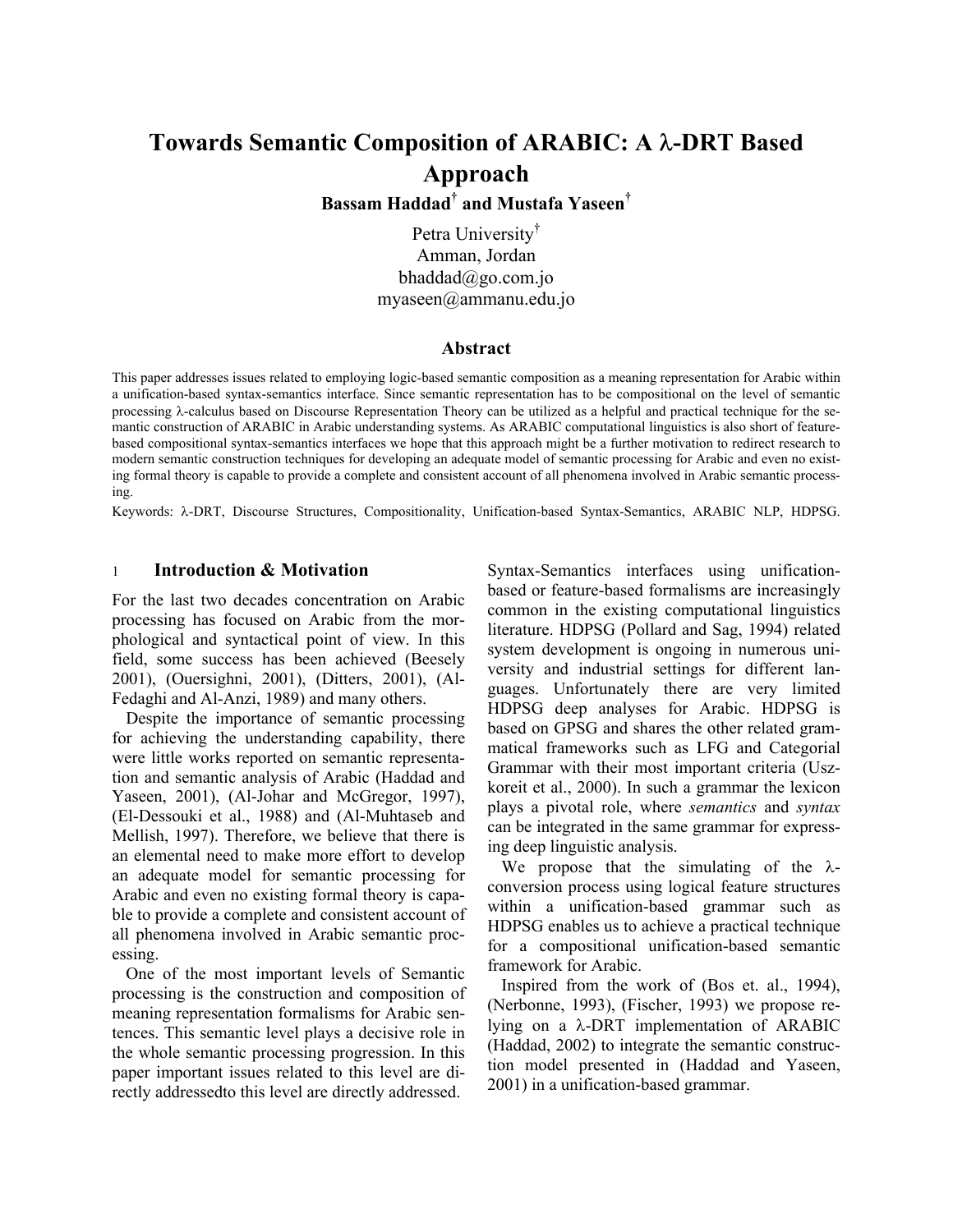## 2 **Logical Representation for ARABIC**

Assuring the modularity constraint in a natural language understanding system requires a compositional semantic formalism on the level of meaning representation. Despite the fact that standard predicate logic represents well-studied formal representation formalism, it does not provide any compositional facilities. λ-calculus offers an important framework for achieving such a goal but merely for the meaning construction of Arabic sentences (Haddad and Yaseen, 2001), (Montague, 1974).

 In this context we have achieved some success in developing a model for the construction of meaning representation forms for Arabic sentences*.* Based on some *compositional rules* expressing the meaning of *syntactical categories of Arabic*, our approach employs a λ-conversion *process* to construct logical forms representing the meaning of Arabic sentences (Haddad and Yaseen, 2001).

 In this model *determiners* play a central role in constructing semantic constituents. For example, the Arabic determiners such as  $(\sqrt{J_n})$  "the<sub>n</sub>", n  $\in$ N), ( $\angle \&$  /, "all"), (/بعض) + "some") and others, could be considered as kind of *Arabic generalized quantifiers Language AGQL*1.

Generally the meaning of a quantifier,  $||$ Quant $||$ , can be expressed as follows:

$$
||\text{Quant}|| \Rightarrow \lambda R \lambda S(Quantifier(R, S)) \tag{1}
$$

 The Arabic definite determiner referring to one object  $(\sqrt{J_1}$ , "the<sub>1</sub>") combines basically two things together: a restriction *R* and a scope *S:* 

$$
\begin{array}{ll}\n||\mathbf{U}_1|| \implies \lambda R \lambda S(\mathbf{U}_1(x, R \wedge S)) \\
||\text{The}_1|| \implies \lambda R \lambda S(\text{The}_1 (x, R \wedge S))\n\end{array} \tag{2}
$$

 The following example might illustrate the basic concept of this approach. The function of the definite determiner (/المنعلمُ) in the sentence (/المنعلمُ) (/ , العربية ُالولد*" studies the boy the Arabic")* can be formulated as follows:

$$
\|\text{VS}\| \xrightarrow{\text{sem}} \|\text{Subj}\| \left( \|\text{Obj}\| \left( \|\text{Verb}\| \right) \right) \tag{3}
$$

l

Applying of (3) to  $(||\mathcal{J}_1||$  " $||\text{The}_1||$ ") yields the following logical representation:

$$
\lambda R \lambda S(\bigcup_{1} (x, R \wedge S)) \left( ||\bigcup_{1}^{k} ||\bigcup_{1}^{k} ||\bigcup_{1}^{k} ||\bigcup_{1}^{k} ||\bigcup_{1}^{k} ||\bigcup_{1}^{k} ||\bigcup_{1}^{k} ||\bigcup_{1}^{k} ||\bigcup_{1}^{k} ||\bigcup_{1}^{k} ||\bigcup_{1}^{k} ||\bigcup_{1}^{k} ||\bigcup_{1}^{k} ||\bigcup_{1}^{k} ||\bigcup_{1}^{k} ||\bigcup_{1}^{k} ||\bigcup_{1}^{k} ||\bigcup_{1}^{k} ||\bigcup_{1}^{k} ||\bigcup_{1}^{k} ||\bigcup_{1}^{k} ||\bigcup_{1}^{k} ||\bigcup_{1}^{k} ||\bigcup_{1}^{k} ||\bigcup_{1}^{k} ||\bigcup_{1}^{k} ||\bigcup_{1}^{k} ||\bigcup_{1}^{k} ||\bigcup_{1}^{k} ||\bigcup_{1}^{k} ||\bigcup_{1}^{k} ||\bigcup_{1}^{k} ||\bigcup_{1}^{k} ||\bigcup_{1}^{k} ||\bigcup_{1}^{k} ||\bigcup_{1}^{k} ||\bigcup_{1}^{k} ||\bigcup_{1}^{k} ||\bigcup_{1}^{k} ||\bigcup_{1}^{k} ||\bigcup_{1}^{k} ||\bigcup_{1}^{k} ||\bigcup_{1}^{k} ||\bigcup_{1}^{k} ||\bigcup_{1}^{k} ||\bigcup_{1}^{k} ||\bigcup_{1}^{k} ||\bigcup_{1}^{k} ||\bigcup_{1}^{k} ||\bigcup_{1}^{k} ||\bigcup_{1}^{k} ||\bigcup_{1}^{k} ||\bigcup_{1}^{k} ||\bigcup_{1}^{k} ||\bigcup_{1}^{k} ||\bigcup_{1}^{k} ||\bigcup_{1}^{k} ||\bigcup_{1}^{k} ||\bigcup_{1}^{k} ||\bigcup_{1}^{k} ||\bigcup_{1}^{k} ||\bigcup_{1}^{k} ||\bigcup_{1}^{k} ||\bigcup_{1}^{k} ||\bigcup_{1}^{k} ||\bigcup_{1}^{k} ||\bigcup_{1}^{k} ||\bigcup_{1}^{k} ||\bigcup_{1}^{k} ||\bigcup_{1}^{k} ||\bigcup_{1}^{k} ||\bigcup_{1}^{k} ||\bigcup_{1}^{k} ||\bigcup_{
$$

$$
\lambda S(\bigcup_{1} (x, \bigcup_{2} (x) \wedge S)) \left( ||\text{grad} \bigcup_{1} (x, \bigcup_{2} (x) \wedge S) \right) \left( ||\text{studies the}|| \right) \tag{5}
$$
\n
$$
\lambda S(\text{The}_1(x, \text{boy}(x) \wedge S)) \left( ||\text{studies the}|| \right)
$$

$$
\bigcup_{1}(x, \Delta_{\mathcal{I}}(y) \wedge \Delta_{\mathcal{I}}(y, \Delta_{\mathcal{I}}(y)) \wedge (x, y)))
$$
\n
$$
\bigcap_{1}(x, \text{boy}(x) \wedge \text{The}_1(y, \text{Arabic}(y) \wedge \text{study}(x, y)))
$$

 In this example there are two generalized quantifiers of type  $(\sqrt{J_1}$ , The<sub>1</sub>) represented in a nested generalized quantifier.

#### 3 **DRT-Based Semantics for Arabic**

In spite of the importance of logic-based *compositional models* for achieving Arabic understanding, such methods are rather constructed to deal with *Arabic sentence semantics* and in general they are inappropriate for treating text semantics (Haddad and Yaseen, 2001)*,* (Al-Johar and McGregor, 1997)

 The Discourse Representation Theory (DRT*)* is capable of capturing problems involved in representing anaphoric aspects and text semantics (Kamp, 1981), (Kamp and Reyle, 1993), Bende-Farkas and Kamp, 2001). In this approach the semantic function of sentences consists in constructing of Discourse Representation Structures (DRS's) by applying dynamically certain *DRS construction rules* within the context of the *referents* in the sentences.

 For instance, the function of a definite article seems in the view of DRT, not in interpreting it as a unique quantifier. It has rather to be understood as a referent to a certain object in a nominal expression. Moreover, the interpretation of the indefinite articles appear in the first place not to be interpreted as existential quantifiers. An indefinite article or *indefinite Arabic article indications* introduce rather new referents to the context.

 In addition, one of the most important aspects of DRT is its interesting interpretation of pronouns and in particular the *incorporated Arabic pronouns*. The interpretation of a pronoun is not a variable, which has to be locally bound*,* but much more as a definite label making a reference to a previously introduced discourse referent.

<sup>&</sup>lt;sup>1</sup>More details about these different types of Arabic Generalized Quantifiers are found in AGQL "ARABIC Generalized Quantifiers Languages" (Haddad, 2002) and in (Haddad and Yaseen, 2001)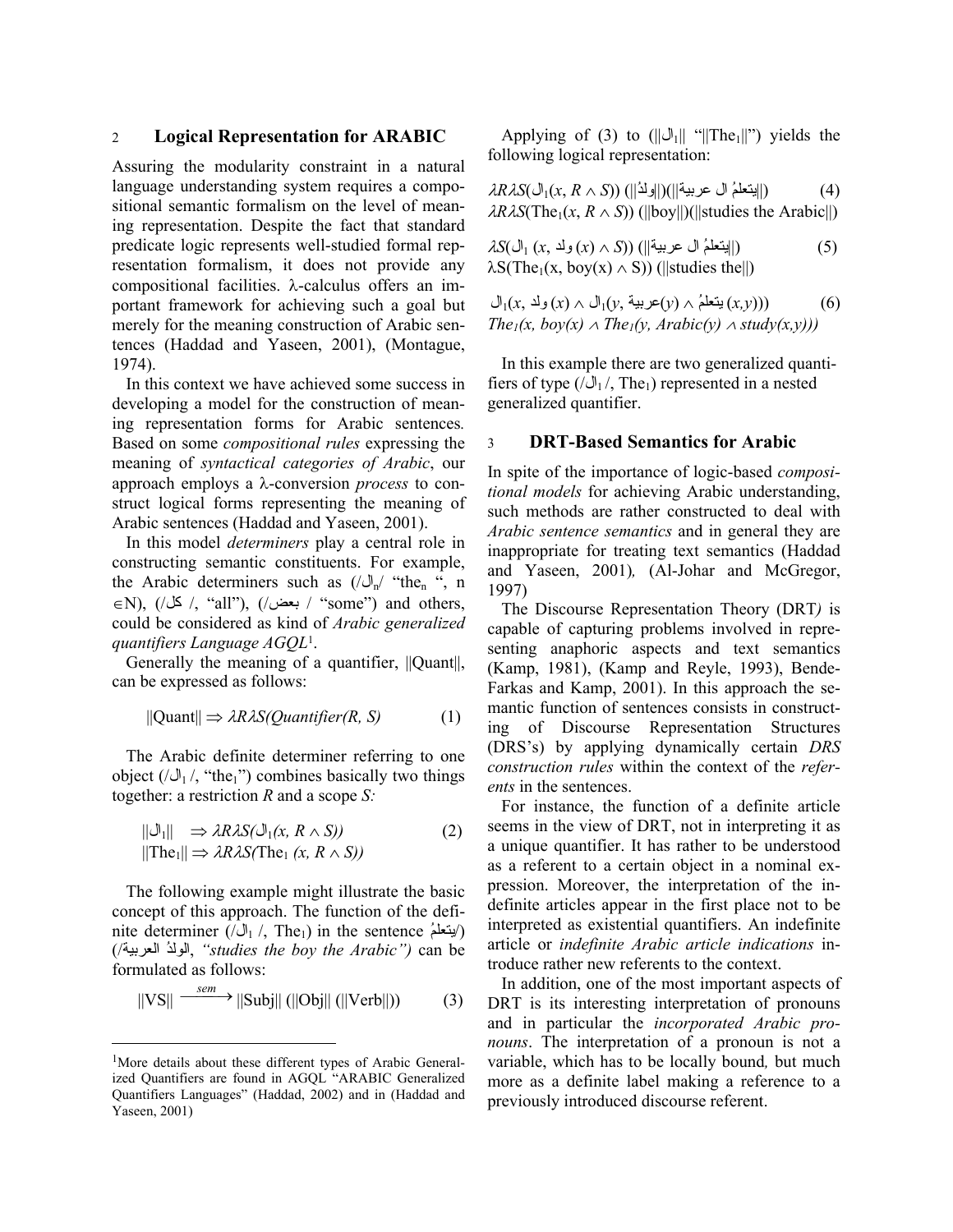Therefore, a DRT-based semantic construction formalism of Arabic has to be in the first place not in constructing the logical meaning in an isolated mode but much more in a dynamic and modifiable one considering the characteristics of Arabic.

 The following example might illustrate some of these observations:

 a studies Ayman**",** /يدرسُ ايمن لغةً يحبُها) *:***Example** language, he-likes-it")

| Empty DRS |
|-----------|

| X                                                                   |                     | е | n                                                        |
|---------------------------------------------------------------------|---------------------|---|----------------------------------------------------------|
| ايمن $\left( x\right)$<br>لغة $\langle \nu \rangle$<br>$e\subset n$ | $e$ ؛ پدرس $(x, y)$ |   | " $Ayman(x)$ "<br>"language $(y)$ "<br>"study $(x, y)$ " |
| DRS for                                                             |                     |   | يدر سُ ايمن لغة<br>DRS for "Ayman studies a language"    |

|                                                   | X                              | $\mathbf{V}$ | e e |  |  | $n \times w \cdot s$ |                    |  |  |  |
|---------------------------------------------------|--------------------------------|--------------|-----|--|--|----------------------|--------------------|--|--|--|
|                                                   |                                |              |     |  |  |                      |                    |  |  |  |
| يدر س $\left( \text{x}\right)$                    | "study $(x)$ "                 |              |     |  |  |                      |                    |  |  |  |
| لغة $\langle \nu \rangle$<br>"language(y)         |                                |              |     |  |  |                      |                    |  |  |  |
| " $e: \text{study}(x, y)$ "<br>$e$ : بدرس $(x,y)$ |                                |              |     |  |  |                      |                    |  |  |  |
| $e \subset n$                                     |                                |              |     |  |  |                      |                    |  |  |  |
|                                                   | $s$ : پحب $(z,w)$              |              |     |  |  |                      | "s: $like(z, w)$ " |  |  |  |
| $s \subseteq n$                                   |                                |              |     |  |  |                      |                    |  |  |  |
| $z = x$                                           |                                |              |     |  |  |                      |                    |  |  |  |
| $e\subset s$                                      |                                |              |     |  |  |                      |                    |  |  |  |
| $w = y$                                           |                                |              |     |  |  |                      |                    |  |  |  |
| "يدر سُ ايمن لغة بحبُها"<br>DRS for               |                                |              |     |  |  |                      |                    |  |  |  |
| DRS for "studies Ayman a language                 |                                |              |     |  |  |                      |                    |  |  |  |
| he-likes-it"                                      |                                |              |     |  |  |                      |                    |  |  |  |
|                                                   | e: an event, n: time of speech |              |     |  |  |                      |                    |  |  |  |

**Figure 1**. A facet of the dynamic DRS construction process for (/هين لغة يحبُها/) aruction process for "ِAyman studies a language, he-likes-it"). The pronoun and pronoun indication are incorporated in the verb (/ابحبها /, he-likes-it). Quantifiers are not involved in this example.

 The interpretation of this discourse starts with an empty DRS. After interpretation of the first part of the sentence (/أبيدرسُ ايمن لغة // "Ayman studies a language"), the DRS is expanded by adding the next referents and conditions. The referent *e* represents an event of studying (/ $'$ يدرس ,"study"). The referent *n* is used to denote the time of speech (see figure. 1).

 In the final stage of representation the resulted Discourse Representation Structures are interpreted model theoretically in logical forms.

 It is obvious that DRT-based semantic construction proceeds from another point of view than the *montague-style* in the construction process and it is therefore not compositional. Furthermore, the semantic construction is given in top-down manner and is not declarative, that means the processing order effects the binding possibilities.

## 4 λ**-DRT as a Compositional Semantics for ARABIC.**

 The combination of *lambda* conversion process in DRT extends DRS's to be compositional without losing the important feature of representing text anaphoric. λ-DRT as a compositional DRSbased Representation formalism has been used in several NLP systems (Fischer, 1993), (Bos et al., 1994), (Konard et al.,1996) (Haddad, 2002).

 Based on (Bos et al. 1994) the semantic function of sentences consists in constructing of Discourse Representation Structures by applying some DRS construction rules within the context of the referents. The  $DRS_n$ , consists for instance of a pair "< $DR_n$ ,  $COND_n$ >", where  $DR_n$  represents a universe of discourse, i.e. a set of Discourse Referents and COND<sub>n</sub> represents a set of conditions about the  $DR<sub>n</sub>$ .

 As an additional feature of the language of λ-DRT*,* we adopted the merge operation ⊗, which combines *two DRS's* by taking the union of the sets of discourses and conditions separately.

$$
\langle DR_1, COND_1 \rangle \otimes \langle DR_2, COND_2 \rangle = \langle DR_1 \cup DR_2, COND_1 \cup COND_2 \rangle \tag{7}
$$

For example the meaning representation for constructing the *DRS* for the sentence / (طالب ُآل / ,"each student studies-hard") could be ُيجتهد represented in terms of λ-DRT as follows (see also  $(1)$ :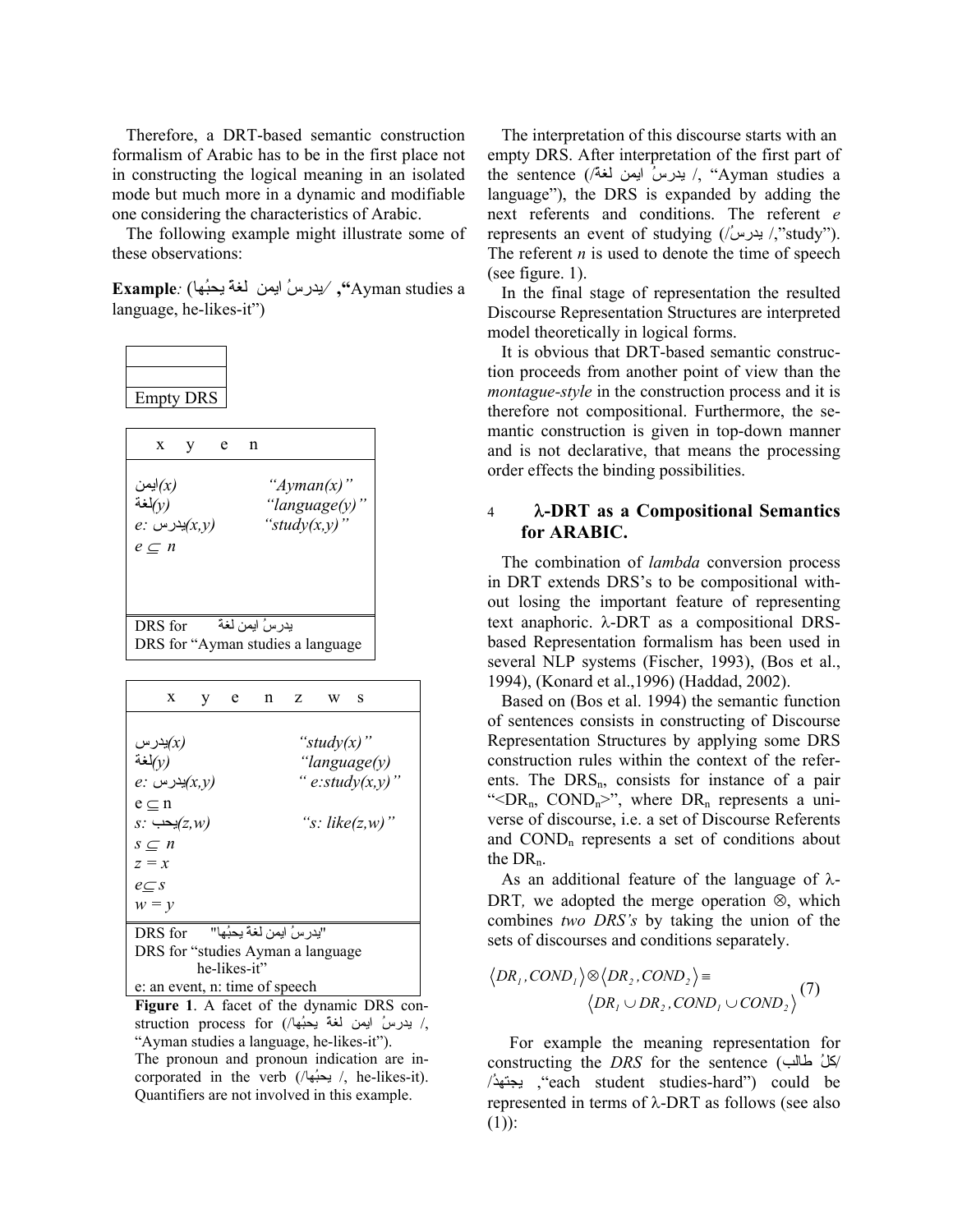$$
\|\mathcal{S}\| \Rightarrow \lambda R\lambda S < \{x\}, \{x: \text{Any } \} > \otimes R(x) \xrightarrow{\delta} S(x) \tag{8}
$$

 $||each|| \Rightarrow \lambda R\lambda S \leq \{x\}, \{x: Any\} > \otimes R(x)$  $\xrightarrow{each} S(x)$ 

 $||\Box|| \Rightarrow \lambda y < \{\}, \{y: \text{Individual, } \Box(y)\} >$  (9)  $||$ student $|| \Rightarrow \lambda y < \{\}, \{y: \text{Individual}, \text{student}(y)\}\rangle$ 

 $|| \rightleftharpoons \lambda z \lt{} \{\},\{e: Event, z: Individual,$ يجتهد  $(e, z_{\text{agent}})$ } (10) ||studies-hard||  $\Rightarrow \lambda z < \{\}, \{e: Event, z: Individual,$ studies-hard(e, z<sub><agent></sub>)}

 The DRS in (10) means, that there is an event of hard-studying (/'بجتهدُ/,"study-hard") which takes an individual as an argument and plays the role of an agent.

Simulating the basic aspects of the  $\lambda$ -conversion process presented in (Haddad and Yaseen, 2001) and applying it to the DRS's established above would lead in a simplified form to the following semantic representation:

$$
\langle x, \{x\}: \text{Individual, } \exists \text{ s.t. } (x_{\text{agent}}) \} > \exists
$$
\n
$$
\langle \{y, \{e: \text{Event, } \} \} \rangle = \langle x_{\text{agent}} \rangle \} (11)
$$
\n
$$
\langle x, \{x\}: \text{Individual, student}(x_{\text{agent}}) \} > \text{each}
$$
\n
$$
\langle \{y, \{e: \text{Event, study-hard}(e, x_{\text{agent}}) \} \} \rangle
$$

 Additionally we have incorporated some basic rules to resolve temporal anaphora which have been neglected in the original approach.

#### **4.1 Semantic construction within a Unification-based Formalism for Arabic**

A λ-Expression representing the meaning of an Arabic constituent could be formulated in terms of *feature structures*. Such structures should be integrated within a unification-based representation such as HDPSG. Syntactical feature structures involved in such a representation have been in this paper ignored for simplicity reasons.

 Semantic feature structures might be represented by a LAMBDA and a DRS feature structure. A LAMBDA feature structure specifies a list of the appropriate arguments*,* which are involved in the expression, while a DRS feature structure represents the body of the λ-expression. Furthermore, additional pragmatic notations could be also embedded in the DRS feature structures. Compositional rules expressing the meaning of syntactical constituents are also integrated in the lexical entries of a DRS.

 A unification-based semantic construction can be achieved by unifying the values of a LAMBDA feature structure with the representations of the feature structures involved in the arguments. And then storing the results of the unification in the DRS feature structure of the processed syntactical constituent. This process corresponds to  $\lambda$ conversion proposed in (Bos et al. 1994).

Constructing the meaning of (/حالُ طَالب/) 4x, "each student") in the sentence (/حَلْ طالب بِجتهد/, "each student studies-hard") requires the application of the feature structures involved in (8) to the feature structures in  $(9)$  (see also "figure 1" and  $(3)$ ,  $(4)$ ,  $(5)$ ,  $(6)$ :





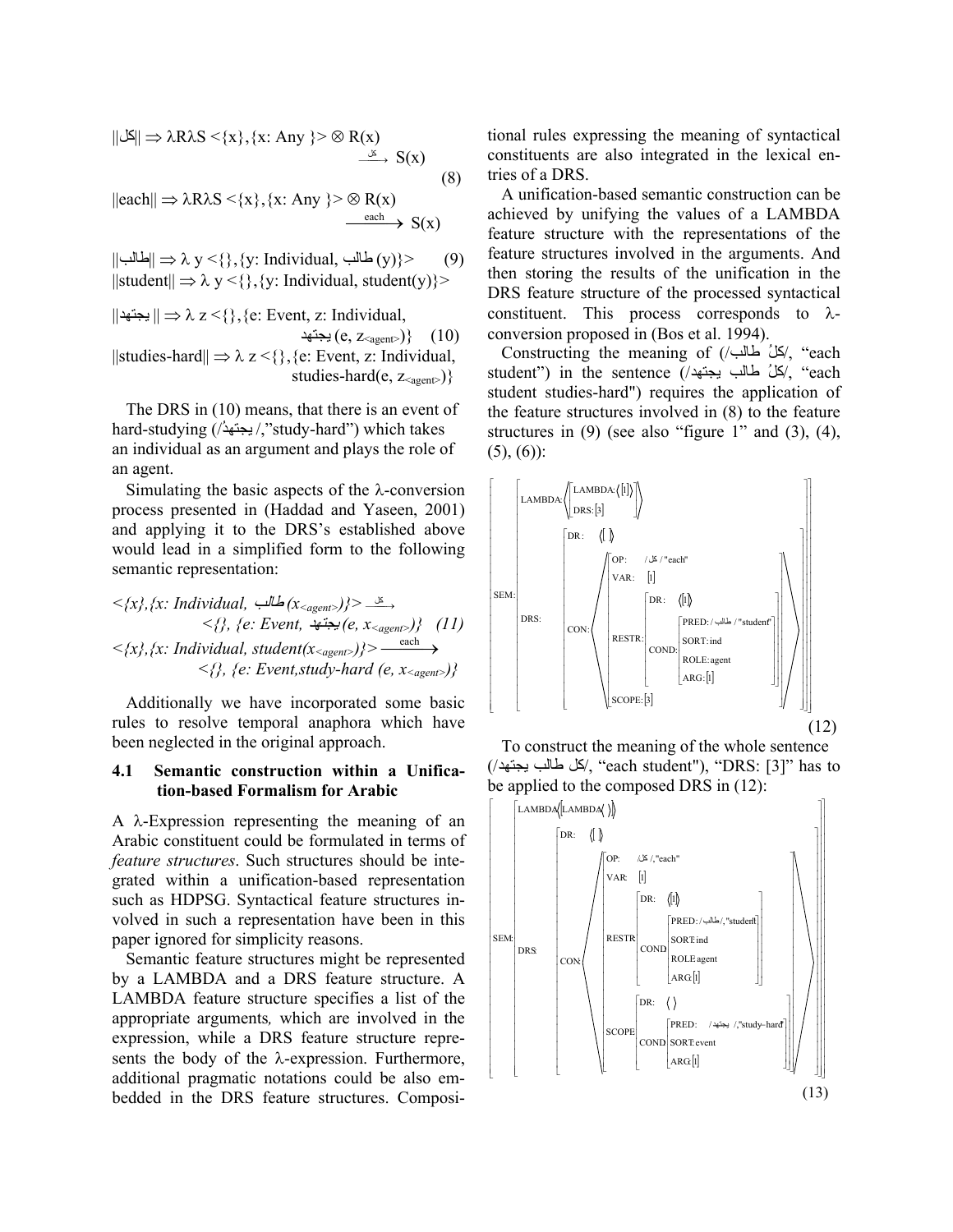It is obvious that (13) corresponds to the logical form in (11).

## 5 **Conclusion and Prospects**

In this paper we attempted to present some results of our view of a compositional model for semantic construction of Arabic. We believe that the progress, that has been made in the last years, is also *applicable to Arabic with some modifications*. This model is based on the integration of  $\lambda$ -DRT in a unification-based grammatical framework such as HDPSG. This model has been successfully used in several NLP systems to achieve deep syntaxsemantic Analysis. Unfortunately there are still little works reported from the Arabic computational linguistic community for semantic construction and HDPSG deep analysis for Arabic. Concentration on Arabic processing has focused on Arabic from the morphological and syntactical point of view. We hope that this approach might be a further motivation to redirect research to modern semantic construction technologies for developing an adequate model of semantic processing for Arabic and even no existing formal theory is capable to provide a complete and consistent account of all phenomena involved in Arabic semantic processing.

# 6 **Bibliographical References**

- Al-Fedaghi and Al-Anzi. 1989 *A New Algorithm to Generate Arabic Root-Pattern Forms.* Proceedings of the 11th National Computer Conference, Saudi Arabia, 1989, pp. 391-400.
- Badr AL-Johar and Jim McGregor. 1997. *A Logical Meaning Representation for Arabic (LMRA)*. Proceedings of the 15th National Computer Conference, Riyadh, Saudi Arabia, 1997, pp. 31-40.
- Husni Al-Muhtaseb and Chris Mellish. 1997. *Towards an Arabic Upper Model: A proposal*. Proceeding of the 15<sup>th</sup> National Conference, Riyadh, Saudi Arabia 1997.
- Beesley. 2001. *Finite-State Morphological Analysis and Generation of Arabic at Xerox Research: Status and Plans 2001.* ACL/EACL01: Conference of the European Chapter, Workshop: Arabic Language Processing: Status and Prospects.
- Bende-Farkas and Kamp. 2001. *Indefinites and Binding: From Specificity to Incorporation*, 13<sup>th</sup> European Summer School In Logic, Language and Information, ESSLLI, 2001.
- Johan Bos, E. Mastenbroek, S. McGlashan, S. Millies and M. Pinkal. 1994. *A Compositional DRS-based Formalism for NLP Applications.* Report 59, VerbMobil, Universität des Saarlandes.
- Everhard Ditters. 2001. *A Formal Grammar for the Description of Sentences Structures in Modern Standard Arabic.* ACL/EACL01: Conference of the European Chapter, Workshop: Arabic Language Processing: Status and Prospects.
- El-Dessouki, Nazif, Ahmad. 1988 1 *An Expert System for Understanding Arabic Sentences.* Proceeding of the 10<sup>th</sup> National Computer Conference, Jeddah, Saudi Arabia, 1988, pp 745-759.
- Haddad and Yaseen. 2001. *Towards Understanding Arabic: A Logical Approach for Semantic Representation*. ACL/EACL01: Conference of the European Chapter, Workshop: Arabic Language Processing: Status and Prospects.
- Haddad. 2002. *AGQL: An Arabic generalized Quantifiers Language.* Internal Artificial Intelligence Projects at F.I.T, Amman University.
- Hans Kamp. 1981. *A Theory of Truth and Semantics Representation*. In J. Groendijek, T. J. Stokhof, eds., Formal Methods in Study of Languages. Mathematish Centrum, Amsterdam.
- Hans Kamp and Uwe Reyle. 1993*. From Discourse to Logic. Kluwer Academic Publishers.*
- Karsten Konard, H. Maier, M. Pinkal. 1996*. CLEARS Ein Werkzeug für Ausbildung und Forschung in Computerlinguistik.* In Natural Language Processing and Speech Technology, 3rd KONVENS Conference, Bielefeld. Mouton de Gruyter
- Ingrid Fischer. *1993 Die Kompositionale Bildung von Diskursrepräsentationsstrukturen über einer Chart*. Masters thesis, University of Erlangen, Germany
- Richard Montague. 1973. *The Proper Treatment of Quantification in Ordinary English.* In: Philosophy, Language , and Artificial Intelligence, ed., J. Kulas, J. H. Fetzer and T. Rankin, Kluwer Academic Publishers, 1988.
- Riadh Ouersighni. 2001. *A major offshoot of the Dinar-MBC project: AraParse, a morphosyntactic analyzer for unvowelled Arabic texts.* ACL/EACL01: Conference of the European Chapter, Workshop: Arabic Language Processing: Status and Prospects.
- Carl Pollard and Ivan Sag. 1994. *Head-Driven Phrase Structure Grammar.* University of Chicago Press, Chicago.
- John Nerbonne. 1993. *A feature-based Syntax/ semantics Interface.* In Annals of Mathematics and Artificial Intelligence 8(1993), J.C. Baltzer AG, Science Publishers.